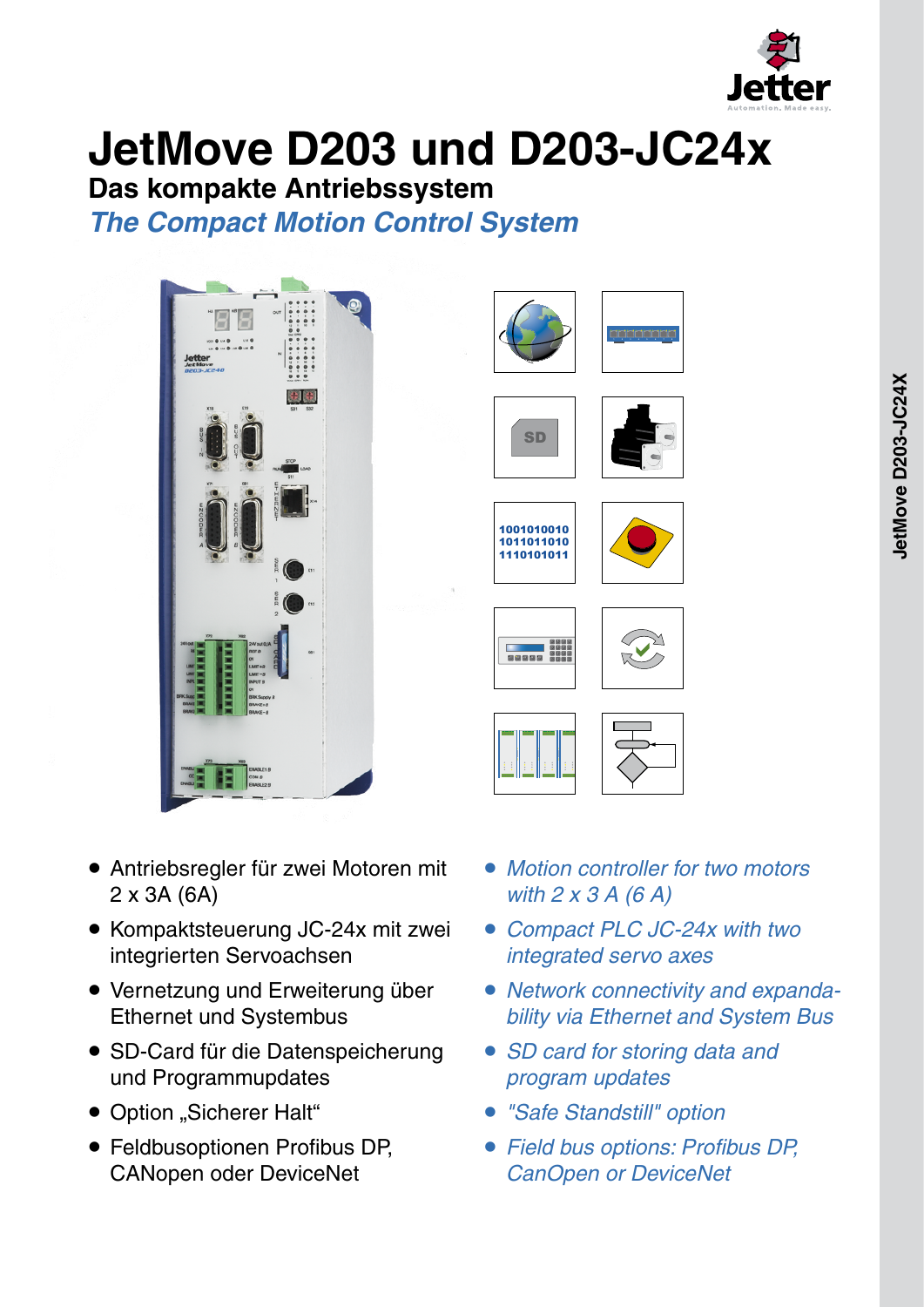#### **Beschreibung**

Die Geräte der JetMove D203-Serie sind in zwei grundsätzlichen Ausführungen erhältlich: Als Antriebsregler für zwei Servomotoren, Schrittmotoren, Linearmotoren oder Asynchronmotoren, und in einer Ausführung mit einer zusätzlich integrierten Steuerung der JetControl Familie.

Als JetMove D203 ist das Gerät eine kompakte Lösung für zwei Antriebe. Mit der integrierten Steuerung in der Version JetMove D203-JC24x bietet es sich an für die Steuerung von kompakten Maschinen. Durch die Vernetzungsfähigkeit mit Ethernet und diversen Feldbussen, ist es zudem geradezu prädestiniert für modulare Maschinenstrukturen.

Das kompakte Gerät beinhaltet zu einem höchst attraktiven Preis- Leistungsverhältnis eine komplette Steuerung und zwei vollständige Servoantriebe, inklusive Leistungsteil. Anwender müssen weder bei der Steuerung noch beim Antrieb Kompromisse eingehen.

Das System wird mit der leistungsfähigen Sprache JetSym ST(X) programmiert, bei der sich Antriebe genau so einfach programmieren lassen wie digitale Ein- und Ausgänge, und dies alles mit einer einzigen Programmiersprache. Anwender haben einen transparenten Zugriff in Echtzeit auf die Steuerung und auf die beiden digitalen Servoantriebe, mit sämtlichen Parametern.

Mit den obligatorischen Schnittstellen Ethernet und dem Systembus, sowie den Feldbusoptionen Profibus DP, CANopen und DeviceNet, lässt sich der JM-D203 optimal in Automatisierungsnetzwerke integrieren.

#### **Anwendungen**

Das Gerät eignet sich für sehr viele Anwendungsfälle:

- Als Hauptsteuerung kleinerer Maschinen •
- Als verteiltes System bei modularen Maschinen
- Als reine Antriebssteuerung
- Als Antriebsregler für zwei Motoren •

#### *Description*

*The motion controller JetMove D203 is available in two different models: As motion control system for two servo motors, stepper motors, linear motors or asynchronuous motors, and as motion control system with an integrated PLC of the JetControl series.*

*The JetMove D203 as pure motion controller is a compact solution for two drives. With its integrated PLC the JetMove D203-JC24x is the ideal solution for controlling compact machines. Thanks to its connectivity with Ethernet and various field busses it is just right for modular machine structures.*

*This compact device featuress a complete PLC and two complete motion control systems, including power unit. And all this at a very attractive price. The users must not accept any compromise neither for the PLC, nor for the drive.*

*The motion system is programmed using the powerful language JetSym ST(X) where drives can be programmed as easily as digital inputs and outputs. And all this can be accomplished using only one programming language. The users are given transparent real-time access to the PLC, as well as to both digital motion controllers, including all parameters.*

*With its standard interfaces for Ethernet and system bus, as well as with its optional interfaces for field bus, Profibus DP, CANopen, and DeviceNet, the JM-D203 motion controller facilitates optimum integration into automation networks.* 

#### *Applications*

*This motion controller is the best choice for a wide range of applications:*

- *Main controller for smaller machines* •
- *Distributed system with modular machines* •
- *Pure motion controller* •
- *Motion controller for two motors* •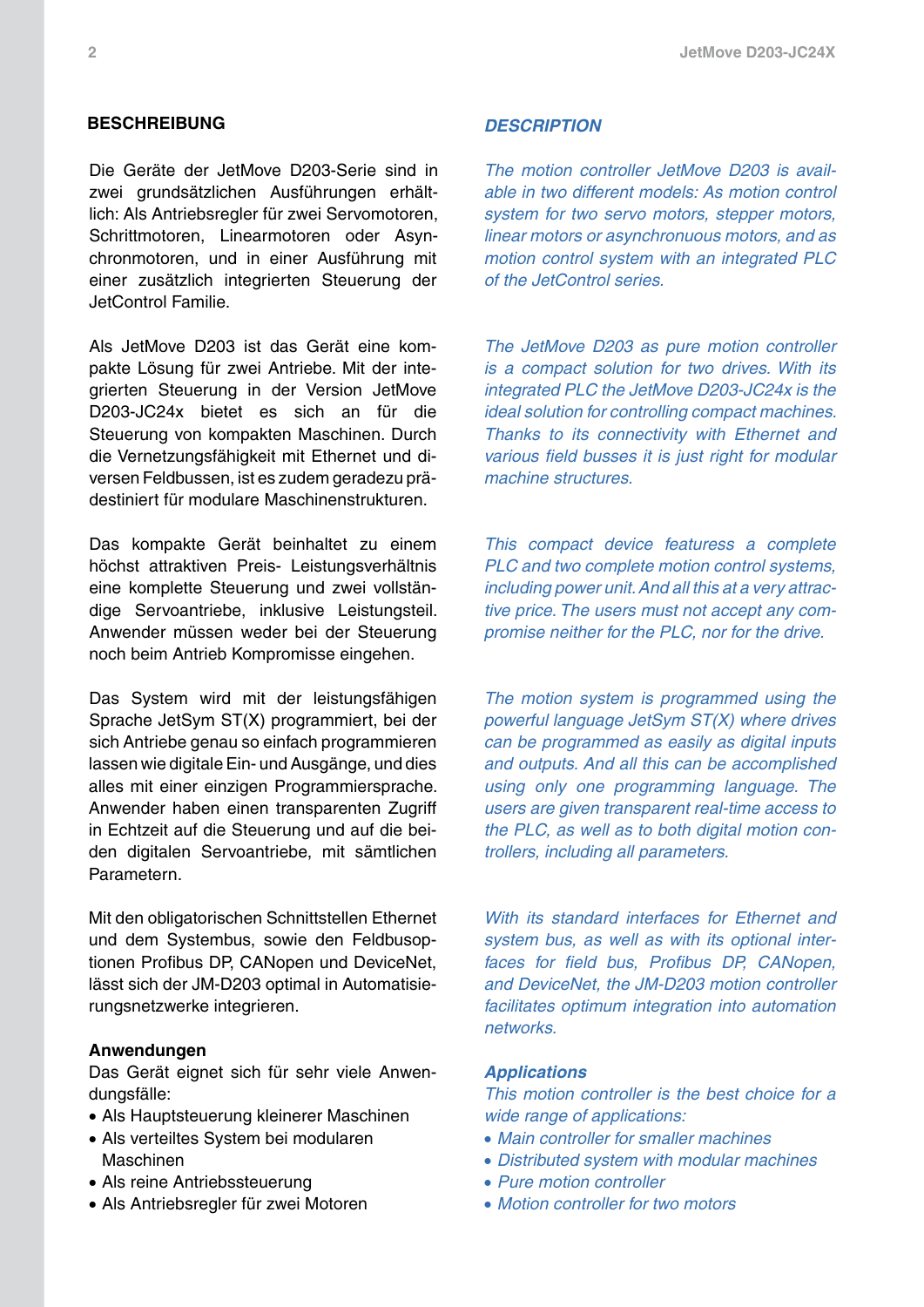# **Eigenschaften** *features*



1. Integrierter Webserver ermöglicht Fernwartung über das Internet oder Intranet, weltweit

 *The integrated web server allows remote maintenance via Internet or Intranet world-wide*



2. Standard Ethernet für die Anbindung an das firmeninterne (Produktions-) Netzwerk  *Standard Ethernet interface for connection to the in-house (production) network*



3. Anschluss-Möglichkeit für Bediengeräte (nur JetMove D203-JC 24x)  *HMI port (only JetMove D203-JC 24x)*



4. Frei programmierbare serielle Schnittstelle (nur JetMove D203-JC 24x)  *User-programmable serial interface (only JetMove D203-JC 24x)*



5. Zusätzlich Daten speichern oder austauschen dank integriertem SD-Kartenleser (nur JetMove D203-JC 24x)  *The integrated SD card reader allows storing or exchange of additional data (only JetMove D203-JC 24x)*



6. Anbindung von dezentraler Peripherie, z.B. digitale Ein- und Ausgangsmodule (nur JetMove D203-JC 24x)  *Connectivity for remote peripherals, such as digital input and output modules (only JetMove D203-JC 24x)*



7. Steuerung und Betrieb von zwei Motoren (Synchron-, Asynchronmotoren, Schrittmotoren, Linearmotoren)  *Control and operation of two motors (servo motors or stepper motors or linear motors)*



8. Sicherheitsfunktion "Sicherer Halt"  *Safety function "Safe Standstill"* 



9. Optional stehen weitere Feldbus-Schnittstellen zur Verfügung, z.B. Profibus-DP, **DeviceNet**  *Additional field bus interfaces are available as options, e.g. Profibus-DP, DeviceNet*



10. Integrierte Steuerung für den Maschinenablauf  *Integrated PLC for machine sequence control*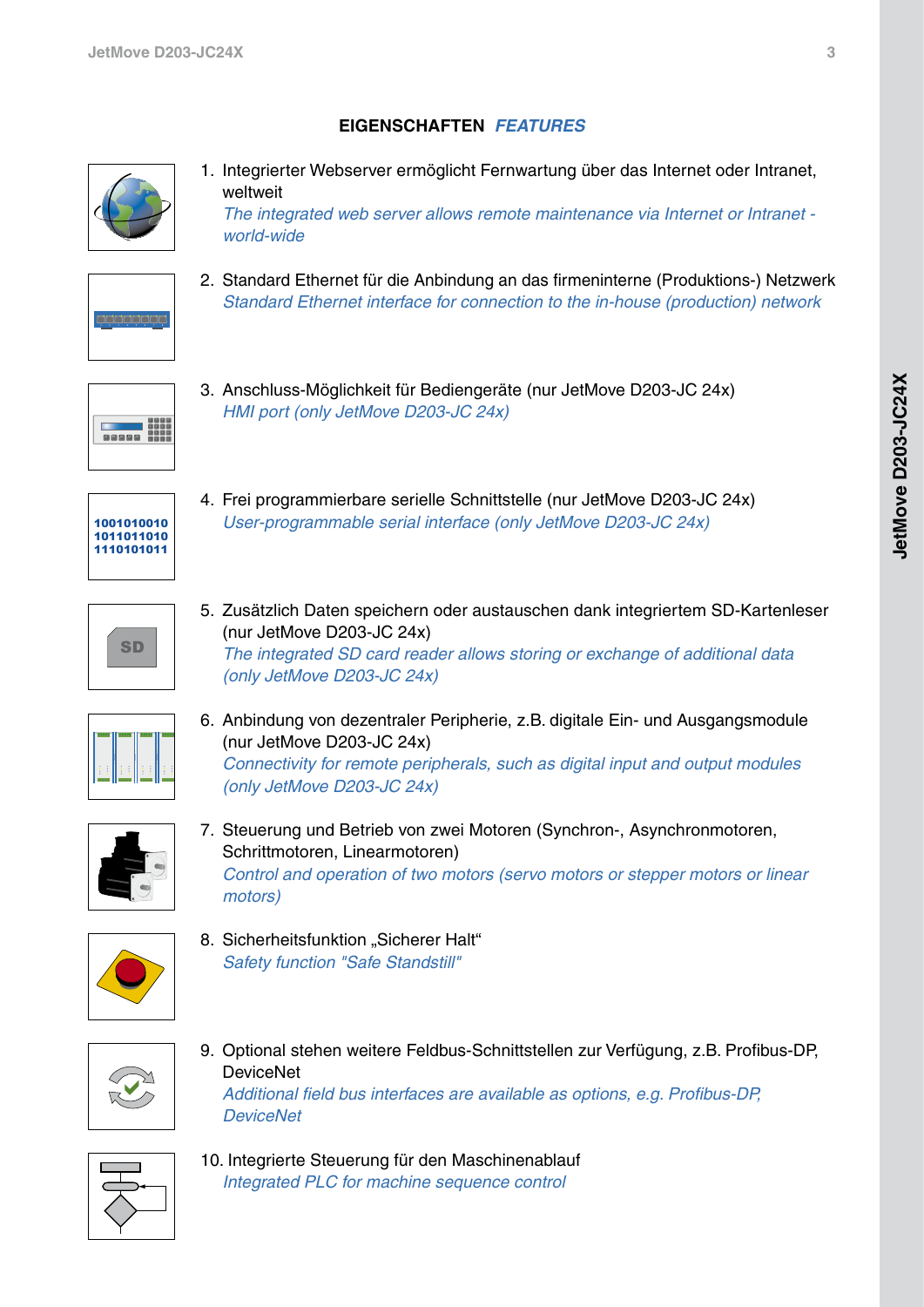# **Überblick Funktionen**

# **Steuerung (JetMove D203-JC24x)**

- Vollwertige Steuerung JetControl 24X •
- Programmierung mit JetSym ST(X), identisch zur Programmierung aller JetControl-Steuerungen (JetControl 24X/647/800/OEM)
- Basiert auf Strukturiertem Text
- Ablauforientierte, prozessnahe Program-• mierung
- Multitasking (bis zu 100 Parallelprogramme)
- Integrierte Befehle für die Antriebstechnik, Arithmetik, Daten- und Dateiverwaltung, Datenbankanbindung und Kommunikation

## **Eigenschaften**

- Lagesollwertgenerator mit 250µs feininterpolation
- Ruck-, Drehzahl- und Strombegrenzung
- Start- / Stopprampe linear und sinusquadrat
- Rückführmesssysteme: Resolver, Hiperface, Sin/Cos-Geber, Inkrementalgeber
- Oszilloskopfunktion •
- Haltebremsansteuerung
- Integrierter Ballastwiderstand
- Integriertes Netzfilter

## **Technologiefunktionen**

- Elektrisches Getriebe •
- Tabellenfunktion / Kurvenscheibe •
- Dynamisch umschaltbare Tabellen •
- Lage- und Geschwindigkeitssynchronisation •
- Druckmarkenkorrektur •
- Wickelfunktionen •
- Fliegende-Säge, Querschneider •

## **Sonderfunktionen**

- Drehmoment- bzw. Kraftregelung
- Diverse Verschraubmodi •
- Asynchronmaschine (FU) mit und ohne Rückführung
- 3-Phasen Schrittmotor •
- Direktantriebe •

# *Overview Functions*

#### *Controller (JetMove D203-JC24x)*

- *Full-fledged PLC JetControl 24X* •
- *Programming language is JetSym ST(X) which is the same language used for all JetControl PLCs (JC 24X/647/800/OEM)*
- *Based on Structured Text* •
- *Sequence- and process-oriented programming* •
- *Multitasking (up to 250 programs running in parallel)*
- *Integrated commands for motion control, arithmetics, data and file management, database connectivity and communication*

#### *Features*

- *Position setpoint generator with fine interpolation of 250 µs*
- *Jerk, speed, and current limitation* •
- *Linear and sine-square acceleration/ deceleration ramps*
- *Feedback measuring systems: Resolver, Hiperface, sin/cos encoder, incremental encoder*
- *Oscilloscope function* •
- *Holding brake control* •
- *Integrated ballast resistor* •
- *Integrated line filter* •

## *Technological Functions*

- *Electric gearbox* •
- *Table function / cam disc* •
- *Dynamic table switching* •
- *Position and speed synchronization* •
- *Print-mark correction* •
- *Winding functions* •
- *Flying saw, cross cutter* •

#### *Special functions*

- *Torque or force control* •
- *Various screw capping modes* •
- *Induction machine (frequency inverter) with or without feedback*
- *3-phase stepper motor* •
- *Direct drives* •





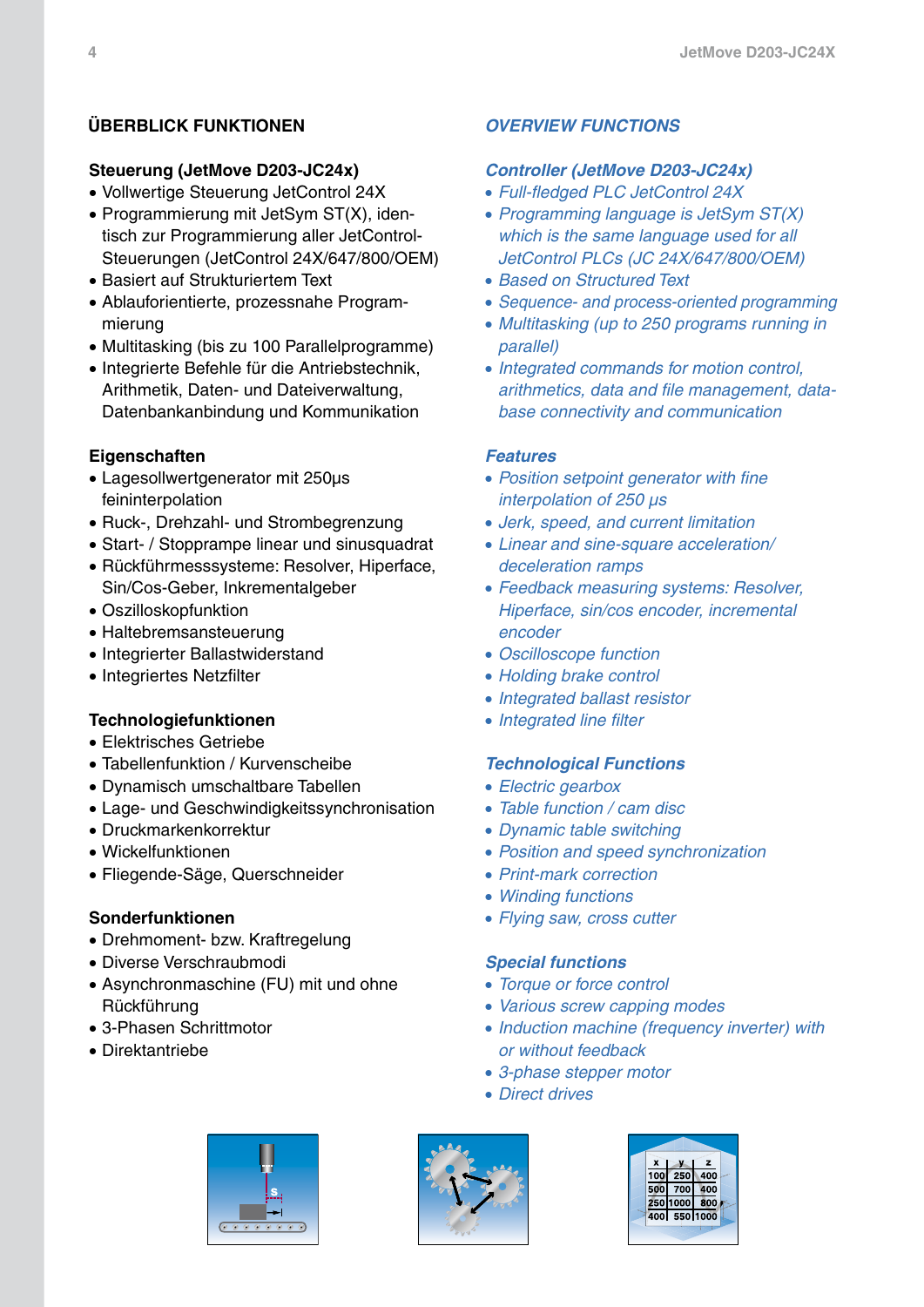#### **ERweiterbarkeit**

Die Antriebsregler JetMove D203 lassen sich als dezentrale Erweiterungen für die Steuerungen der JetControl-Familie einsetzen.

Die Geräte der JetMove D203-JC24x-Familie mit integrierter Steuerung sind wiederum mit allen anderen Antriebsreglern der JetMove-Familie dezentral über den Systembus oder Ethernet erweiterbar. Eine Erweiterung der Ein- und Ausgänge kann mit den Modulen der JX2- und der JX3-Serie über den Systembus erfolgen.

#### *expandability*

*The motion controllers JetMove D203 can be used as remote expansion modules for controllers of the JetControl series.*

*The devices belonging to the JetMove D203- JC24x series with integrated PLC, in turn, allow remote connection of all other motion controllers of the JetMove series via system bus or Ethernet. Expandability of inputs and outputs can be achieved using modules of the JX2 and JX3 series via system bus.*



JM-D203-JC24x: mit Steuerung JC-24x / with controller JC-24x JM-D203: ohne Steuerung JC-24x / without controller JC-24x

JM-D203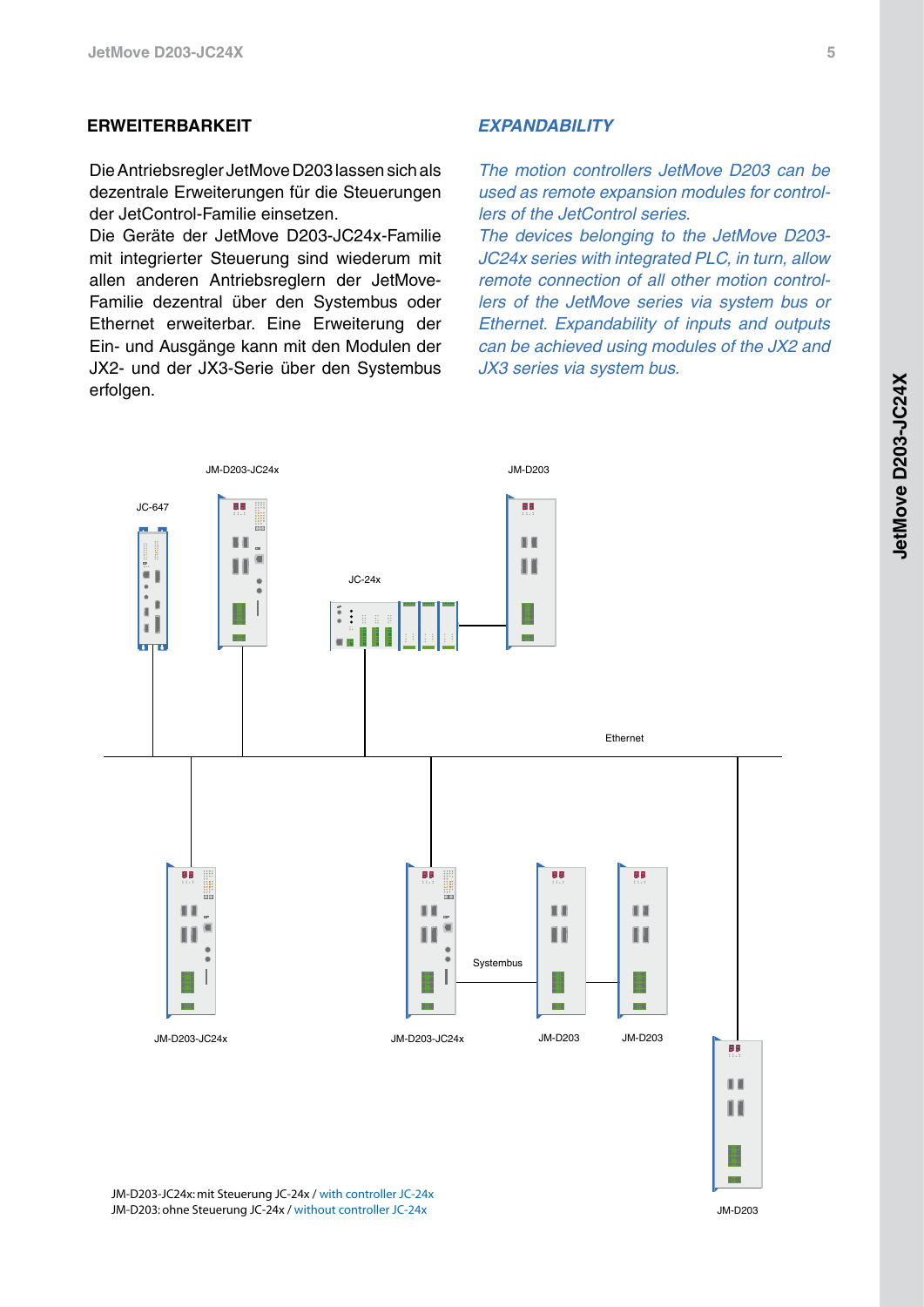|                                      | JM-D203 (3A / 230V)           |
|--------------------------------------|-------------------------------|
| <b>Anschlussart</b>                  | 1-phasig                      |
| Nennspannung $(U_{\text{eff}})$      | 230 V                         |
| Betriebsspannung (U <sub>eff</sub> ) | 195-265 V                     |
| Eingangsfrequenz                     | 48 - 62 Hz                    |
| Eingangsstrombegrenzung              | $<$ 7A auf typ 350 ms         |
| Nennstrom (I <sub>eff</sub> )        | 2x3A                          |
| Spitzenstrom (I <sub>eff</sub> )     | 2x6A                          |
| Motorleistung (ca.)                  | 2x 0,5 kW                     |
| <b>Schnittstellen</b>                | Jetter Systembus              |
| Maße B x H x T (in mm)               | 87 x 310 x 203                |
| Gehäuse                              | Metall                        |
| <b>Betriebstemperatur</b>            | 045 °C                        |
| Lagertemperatur                      | $-2555$ °C                    |
| Luftfeuchtigkeit                     | 5  95 % (nicht kondensierend) |

# **Technische Daten Antriebsregler JetMove D203 und JetMove D203-JC24x**

Das Gerät entspricht den gängigen Industrie-Normen bezüglich Störaussendung und Störfestigkeit.

## **Motion Controller JetMove D203 and JetMove D203-JC24x - Technical Data**

|                                            | <b>JM-D203 (3A / 230V)</b> |
|--------------------------------------------|----------------------------|
| <b>Type of connection</b>                  | 1-phase                    |
| <b>Rated voltage (U<sub>eff</sub>)</b>     | 230 V                      |
| <b>Operating voltage (U<sub>eff</sub>)</b> | 195 - 265 V                |
| <b>Input frequency</b>                     | 48 - 62 Hz                 |
| <b>Input current limitation</b>            | $<$ 7A to 350 ms typ.      |
| <b>Rated current (I<sub>eff</sub>)</b>     | 2x3A                       |
| Peak current (I <sub>eff</sub> )           | 2x6A                       |
| <b>Motor power (approx.)</b>               | $2 \times 0.5$ kW          |
| <i><b>Interfaces</b></i>                   | <b>Jetter System Bus</b>   |
| Dimensions (H x W x D in mm)               | 87 x 310 x 203             |
| <b>Enclosure</b>                           | <b>Metal</b>               |
| <b>Operating temperature</b>               | 045 °C                     |
| <b>Storage temperature</b>                 | $-2555 °C$                 |
| <b>Air humidity</b>                        | 5  95 % (non-condensing)   |

*The device meets the standard industry specification regarding emitted interference and immunity to interference.*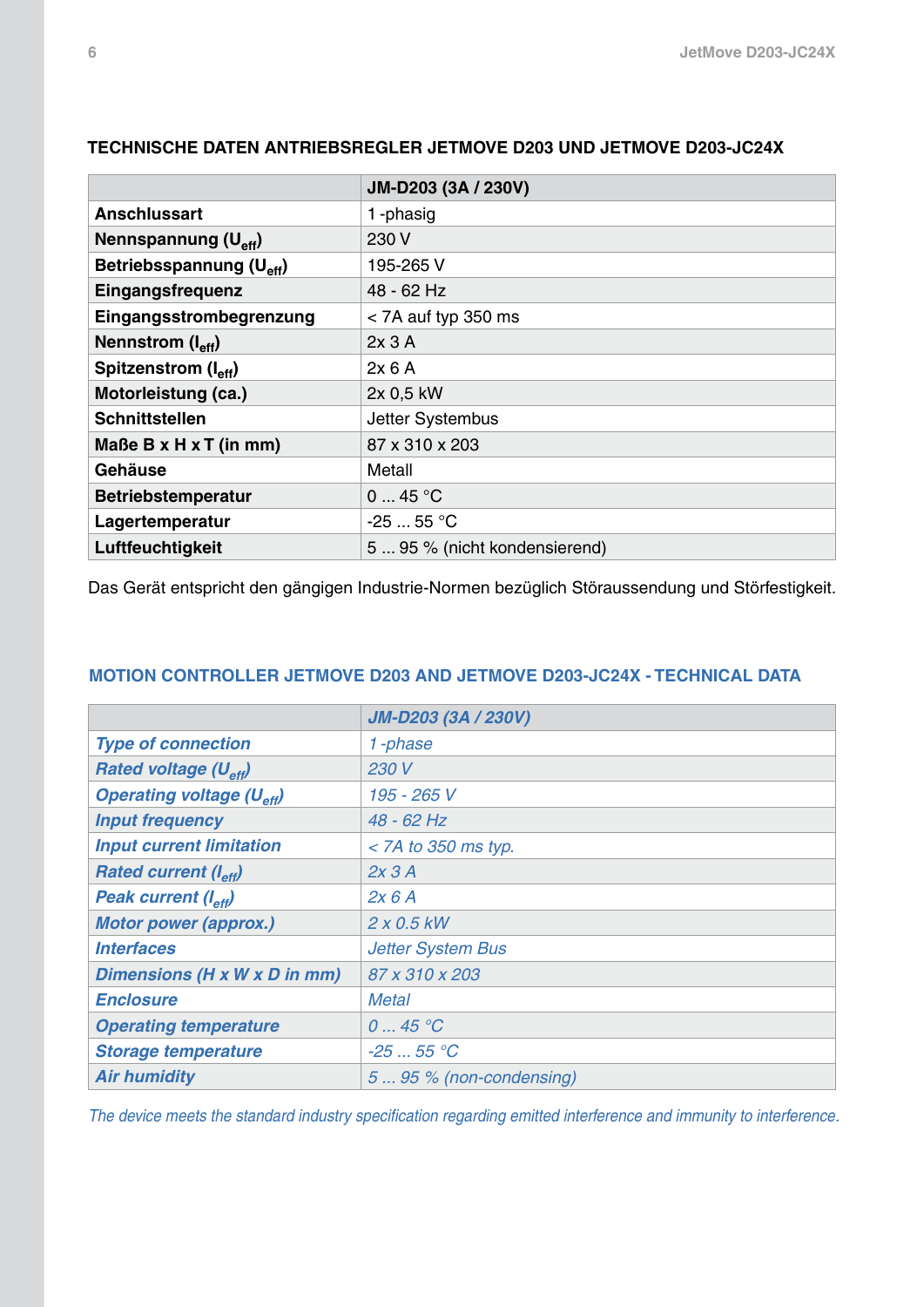| <b>Speicher (Flashdisk)</b> | JC-243: 2,7 MB / JC-246: 6,2 MB                               |
|-----------------------------|---------------------------------------------------------------|
| <b>Register (gepuffert)</b> | 30.000 Integer oder Floating Point                            |
| Programmspeicher            | 64 KB                                                         |
| <b>Schnittstellen</b>       | Ethernet (10/100 Mbit), 2x RS232 oder RS422, Feldbus optional |
| Betriebsspannung            | DC 20  30 V                                                   |
| <b>Stromaufnahme</b>        | CPU: 0,4 A; LCD: 0,75 A; Digitale Ausgänge: 12 x 0,5 A;       |

# **Technische Daten Steuerungsteil Jetmove d203-jc24x**

# *Controller JetMove D203-JC24x - Technical Data*

| <b>Memory (flashdisk)</b>   | JC-243: 2.7 MB /JC-246: 6.2 MB                                |
|-----------------------------|---------------------------------------------------------------|
| <b>Registers (buffered)</b> | 30,000 integer of floating point registers                    |
| <b>Program memory</b>       | 64 KB                                                         |
| <i><b>Interfaces</b></i>    | Ethernet (10/100 Mbit), 2x RS232 or RS422, Fieldbus as option |
| <b>Operating voltage</b>    | $DC$ 20 $$ 30 V                                               |
| <b>Power consumption</b>    | CPU: 0.4 A; LCD: 0.75 A; digital outputs: 12 x 0.5 A;         |

# **Masszeichnungen (mm)** *Dimensional Drawing (mm)*